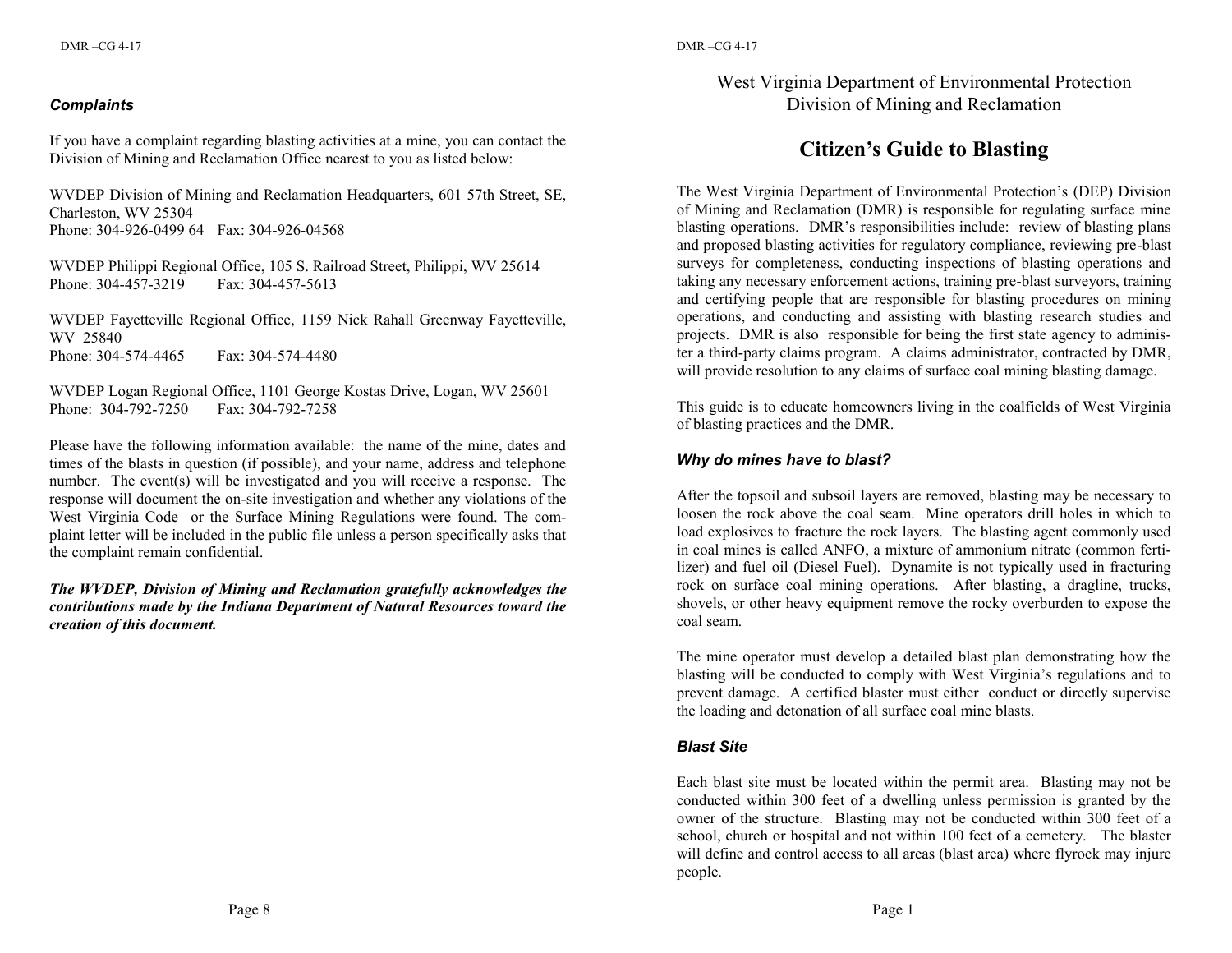### *Blasting Schedule*

The operator is required to publish a blasting schedule in a newspaper that has general circulation in the counties where the blasting is to take place. Those ads must be published between ten (10) and thirty (30) days before commencing any blasting operations that detonate five (5) pounds or more of explosives at any given time. Copies of the schedule are mailed to local governments, public utilities and each resident who lives within a half-mile of the permit area, or seven tenths of a mile from the blasting site for larger mines. In addition, the operator is to duplicate this notification process at least once every twelve (12) months. The schedule is to include the specific blasting areas, days and time periods when blasting may occur; how access to the blasting area will be controlled; the types and patterns of blast warning signals, and all clear signals. Unless the Cabinet Secretary or the permit specifically states otherwise, a mine may only detonate blasts between the hours of sunrise and sunset, Monday through Saturday.

# *Blast Records*

Records of all blasts, including required seismograph recordings and reports, must be maintained for at least three years from the date of the blast. These records are available for inspection by the representatives of the DEP at the mine site and upon written request by the public. The inspector will make a copy of the blast record available to those who have filed blasting complaints or blasting damage claims. If a citizen wishes to review the blast records, he or she needs to make an appointment with the operator to ensure that an individual from the mine will be available to provide access to the records. The DMR may be contacted to assist the public in obtaining names and phone numbers of the mine operators.

# *Cast blasting*

Cast blasting is a type of blast design, that utilizes the explosive energy to move overburden material (rock that covers the coal seam) across the mining pit. Although cast blasting requires more pounds of explosive for each cubic yard of rock to be moved, it does not necessarily mean that ground vibration intensity will increase. Blast design is very important to the performance of the cast blast. A properly designed cast blast often generates less vibration than a conventional blast design. This is because the explosive energy is moving the rock across the pit and less energy is available to be transmitted to the surrounding environment.

# *Flyrock*

Flyrock is rock that is propelled through the air or along the ground from a blast. Flyrock shall not be expelled; from the blasting site more than half way to the nearest dwelling or other occupied structure, beyond the boundary of the permit, or beyond the controlled blast area.

offices listed at the end of this document when there is an allegation of blasting damage and to file a blasting complaint.

The Division or a mining and reclamation inspector will contact the property owner to schedule an appointment for a mining and reclamation inspector from DMR to make an initial assessment of the alleged damage and to explain the blasting damage claims process. The inspector shall also inspect the blasting operation for compliance related to your claim. The property owners will be advised of the four resolution options available to them under DMR regulations, and the owners will be given an opportunity to submit a claim through the DMR claims process. Should the property owner choose DMR's claims process, then information regarding the claim will be forwarded by DMR to an independent, third-party claims administrator, contracted by DMR. The claims administrator hires an adjuster and any other professionals whose services may be required to investigate the claim. The claims administrator makes a judgment as to the merit and loss value of the claim based on the information acquired from the investigation. The findings are forwarded to DMR to be distributed to the parties involved and to enforce the collection of any monetary judgments.

In the event that either party disagrees with the findings of the claims administrator, a binding arbitration process administered by the American Arbitration Association can be requested by contacting the DMR.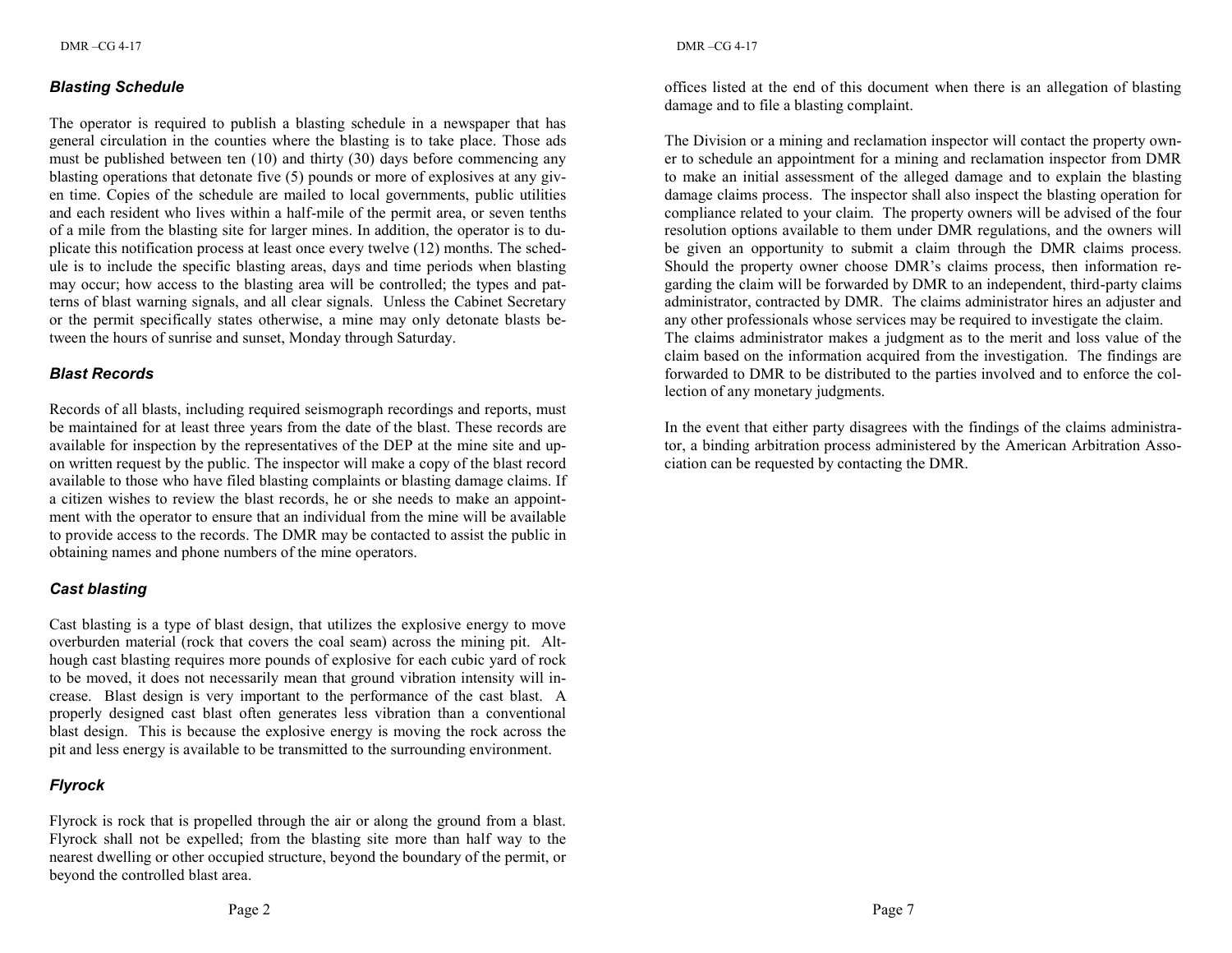#### This trigger level is the point at which a vibration event will cause the seismograph to record the event. If a blast vibration does not exceed this threshold level the instrument will not activate to record the blast. A trigger level is necessary because the instrument would continually record vibration events that may not be a blast and will eventually use all the storage space the seismograph has to hold vibration data. If all of this storage space is used by non-blasting events, valuable blast vibration data could be lost. The trigger level will normally be set just high enough to filter out some normal environmental vibrations, but well below the level at which a violation or damage will occur. A seismograph may be activated by anything that will produce a vibration higher than the present trigger level. Examples of items that may cause a vibration high enough to trigger a seismograph are lawn mowers, weed trimmers, kids playing near the seismograph, etc.

A trigger level is also set for the microphone, or the acoustic channel, which measures the airblast. Trigger levels for the microphone are normally set high enough to prevent wind or even thunder from constantly activating the instrument. The acoustic channel measures the airblast in decibels (dB).

The blasting seismographs used by coal mines are manufactured to specifically measure the vibrations from a mine blast. The resulting measurements are on a different scale from those used for monitoring earthquake vibrations. As such, the particle velocity measured by blasting seismographs cannot be compared to earthquake measurements made on the Richter Scale.

# *What do the blasting seismograph readings mean?*

A blasting seismograph measures the vibrations every one-thousandth of a second. The results are reported as a time-history or waveform. The recorded waveform contains the actual peak particle velocities of the vibration event, the corresponding frequencies that the vibrations contained and the four channels actually doing the recording.

The recording also displays the vibration wave on each of the four channels. A coal mine blast will have a distinct wave, which enables the blasting specialists to distinguish the difference between a blast or some other type of vibration event. This recording will contain the name of the mine and the residence where the instrument is located. Additional information is the date and time of the blast and the trigger, or threshold, levels at which the seismograph will begin to record a vibration event.

# *Claims and Arbitration*

West Virginia is the first state to offer a claims and arbitration process for property owners who believe they have sustained structural damage due to surface coal mine blasting. A property owner is responsible for notifying DMR at one of the

# *Airblast*

When a blast is detonated, some of the energy may be release into the atmosphere as air pressure. This air pressure, or airblast, may be monitored with a seismograph and there are limits that may not be exceeded. While airblast may be the most annoying aspect of blasting, it is the least damaging. The first sign of damage resulting from airblast will be window glass breakage. The acoustic levels of airblast is measured in decibels (dB). Research has shown the damage from airblast does not occur until approximately 140 dB. The maximum airblast limits range from 129 dB to 134 dB depending upon the type of microphone in use with the seismograph. Weather conditions can affect the distance airblast travels. Normally airblast decreases as the distance from the blast increases.

# *Ground Vibration*

The intensity of ground vibrations depends on several factors. The most important are how close the person or house is to a blast and how many pounds of explosives are detonated per delay period. The magnitude of ground vibrations decreases as the distance from the blast increases. For example, dropping a stone into a lake or water puddle produces waves that travel away from the point of impact and eventually disappear. Similarly, the farther a person or house is from a blast, the lower the ground vibration amplitudes or waves will be.

The regulations allow an operator to use several methods to demonstrate compliance with the ground vibration limits. One way is by using a seismograph to monitor every blast. Or, an operator may choose to use the *Scaled Distance Equation* to prove compliance with the ground vibration limits.

The *Scaled Distance Equation* method is a mathematical equation, which allows an operator to prove compliance with the vibration limits without using a seismograph. The equation determines how many pounds of explosives may be detonated in any eight millisecond (ms), or eight one-thousandths of a second, time period. This is often referred to as the *maximum pounds per delay*. While eight milliseconds do not sound like very much time, it actually separates the total charges of the blast into many smaller blasts and allows the blaster to control the blast and vibrations.

The key factor in the equation is the distance between the blast and the nearest dwelling or other protected structure. As the distance to the nearest structure decreases the pounds of explosives allowed per delay also decreases.

The ground vibration limits found in West Virginia regulations were derived from considerable research conducted by the United States Bureau of Mines and rules of the federal Office of Surface Mining. These limits are based on the distance a structure is located from a blast. They are: